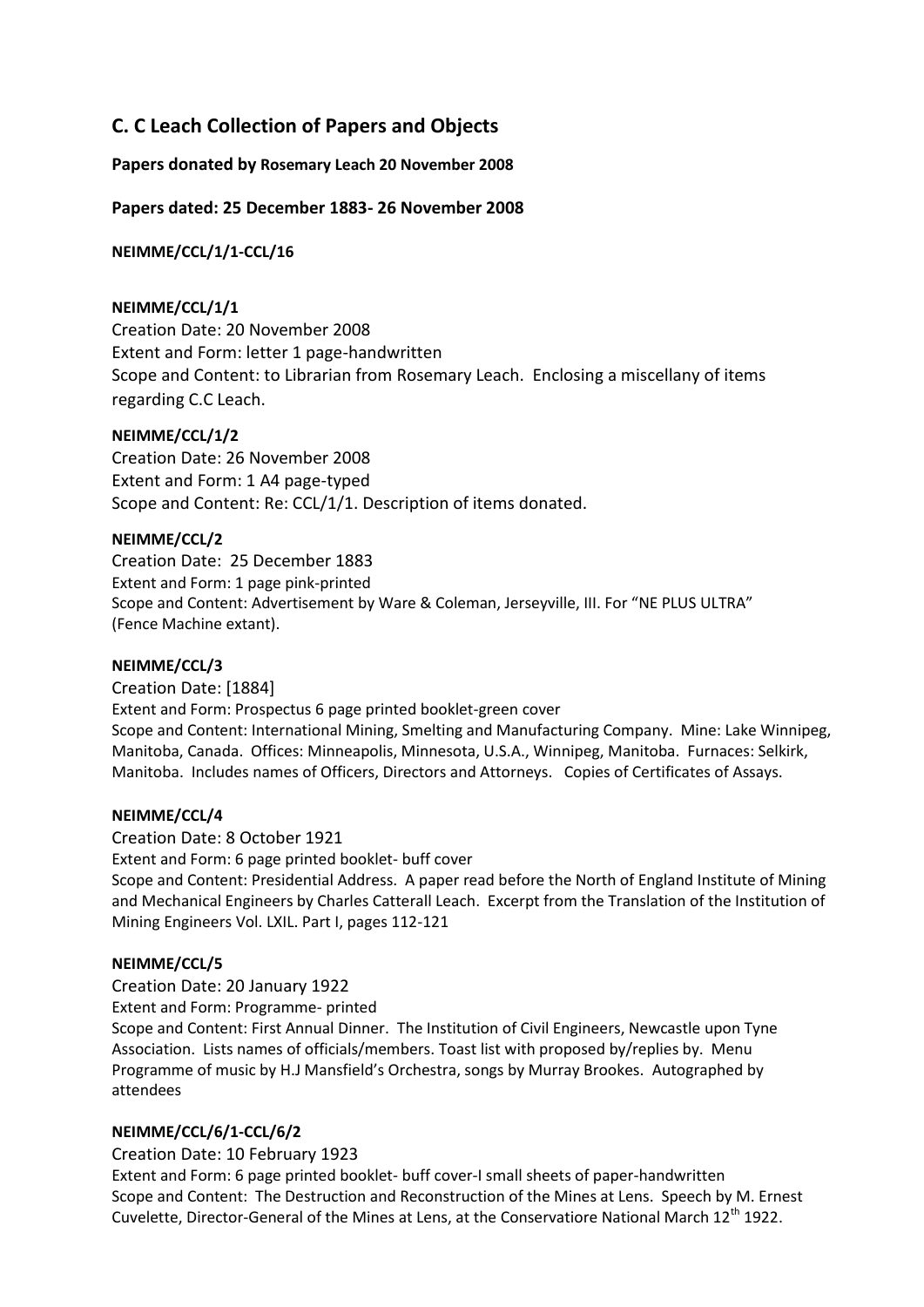Translated by Sir Charles Seely and read before The Midland Counties Institution of Engineers. Inside booklet CCL/6/2 – sheet of paper reads/ With the Presidents (Sir Charles Seely's) Compliments.

#### **NEIMME/CCL/7/1-CCl/7/2**

Creation Date: [no date] Extent and Form: 2 photographs-black & white Scope and Content: Seghill Colliery

#### **NEIMME/CCL/8a-g**

Creation Date: 1907/1908 Extent and Form: 6 pages+ 1 Illustrated plate Vol. XXXIV- printed Scope and Content: For publication in the Institute of Mining Engineers, Transactions 1907/1908. The Sinking of Bentley Colliery by J.W. Fryar and Robert Clive. Galley 1. Fryar and Clive's paper 1027B.

#### **NEIMME/CCL/9/1-CCL/9/8**

Creation Date: 20 August 1915-27 August 1915 Extent and Form: 8 Newspaper clippings Scope and Content: Includes notification of the death of J.W. Fryar, the General Manager of Eastwood Collieries. Funds raised for Ambulances for WW1 And involvement with Cadet Corp and Lads Brigade. Obituary with photgraph. Funeral service with names of those attending, including C.C Leach. Newspapers include: Eastwood and Kimberley Advertiser, The Colliery Guardian.

#### **NEIMME/CCL/10/1**

Creation Date: August 1915 Extent and Form: Note-printed Scope and Content: from Miss Fryar, The Grange, Eastwood. Thanks for kind expressions of sympathy shown to her.

#### **NEIMME/CCL/10/2**

Creation Date: [August 1915] Extent and Form: photograph-black & white Scope and Content: Showing grave of J.W Fryar

#### **NEIMME/CCL/11/1-CCl/11/2**

Creation Date: 20 & 27 August 1915 Extent and Form: Newspapers Scope and Content: Eastwood & Kimberley Advertiser, Greasley, Awsworth, Newthorpe & Watnall News. 4 page local newspaper which includes notification of death and funeral of J.W. Fryar. (CCL/9/1 & CCL/9/8 are clipping). Includes full pages withTrademens & Retail advertisements and news/ letters and photographs of local men serving at the front.

#### **NEIMME/CCL/12**

Creation Date: no date Extent and Form: wooden box 7 x 7cm. Scope and Content: Compass and Clinometer, with initials C.C.L

#### **NEIMME/CCL/13**

Creation Date: no date Extent and Form: Slide Rule Scope and Content: 5" Slide Rule no cursor